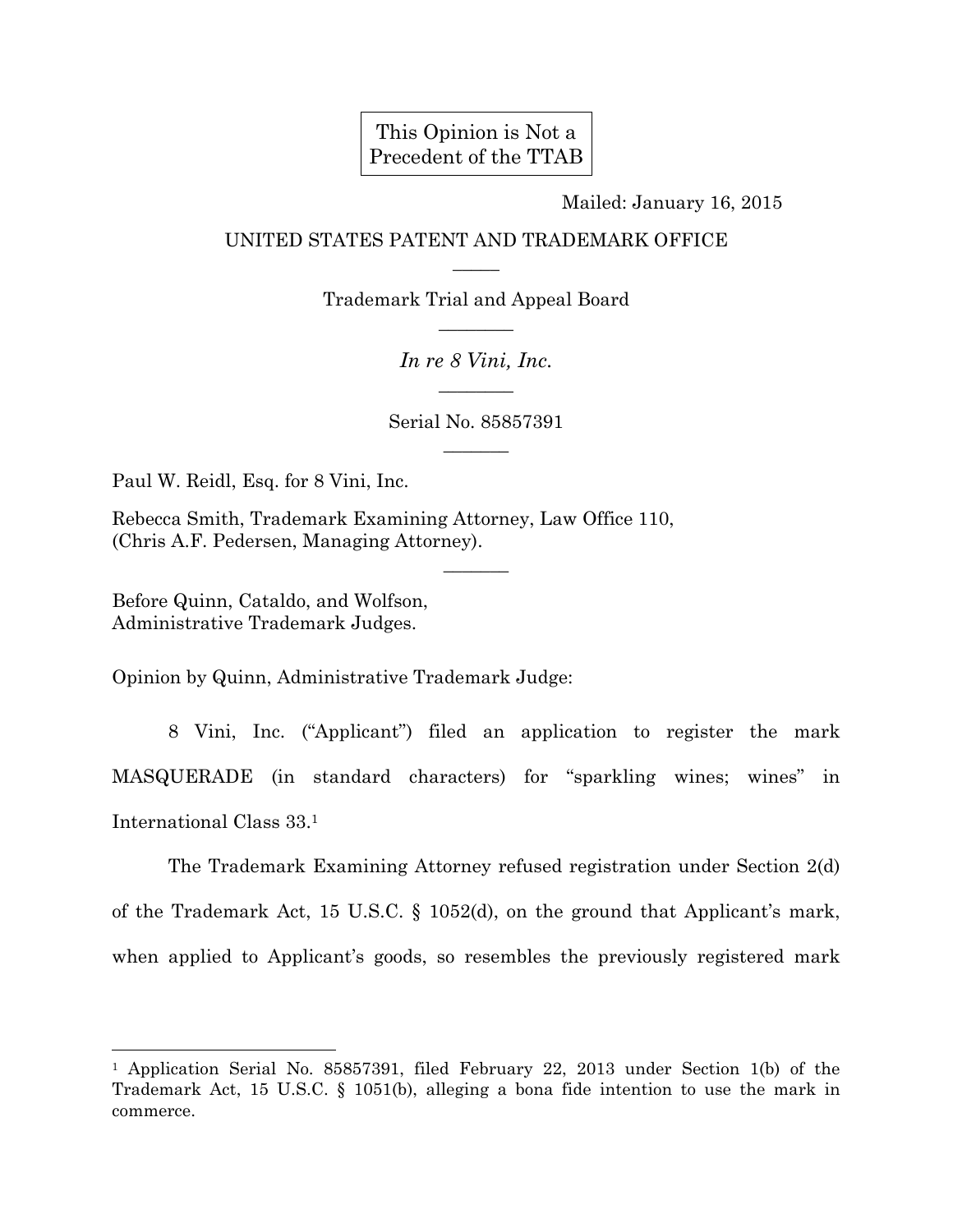$\overline{a}$ 

MASCARADE (in typed form) for "mixed beverage containing alcohol and fruit juice" in International Class 332 as to be likely to cause confusion.3

 When the refusal was made final, Applicant appealed. Applicant and the Examining Attorney filed briefs.

 Applicant describes this appeal as a "failure of proof case." (Brief, p. 3). Applicant argues that the marks are different, asserting that its mark is a common English-language word that means "a party at which people wear masks and often costumes," whereas the cited mark is a French-language term meaning "farce"; and that the marks are pronounced differently. Further, Applicant contends that the goods are different, and that the Examining Attorney's third-party registration evidence "misses the mark because none of the registrations contain the goods specified in the cited registration, and the web excerpts do not demonstrate that there are actual, branded wine and fruit juice beverages sold by wineries to consumers under the same trademark (or otherwise)." *Id.* Applicant introduced dictionary listings, three third-party abandoned applications,<sup>4</sup> and excerpts of thirdparty websites.

 The Examining Attorney maintains that the marks are similar, relying on the doctrine of foreign equivalents. The Examining Attorney also contends that the

<sup>2</sup> Registration No. 2916561, issued January 4, 2005; renewed. The registration includes the following statement: "The English translation of the applied mark is 'MASQUERADE.'"

<sup>&</sup>lt;sup>3</sup> Prior to November 2, 2003, "standard character" drawings were known as "typed" drawings. A typed mark is the legal equivalent of a standard character mark. TMEP § 807.03(i) (2014).

<sup>4</sup> The three third-party applications, now abandoned, have no probative value. In general, third-party applications are not evidence of anything other than of the fact that they were filed. *Interpayment Services Ltd. v. Docters & Thiede*, 66 USPQ2d 1463, 1468 n.6 (TTAB 2003). In this case, they are irrelevant to the issue herein, as they have been abandoned.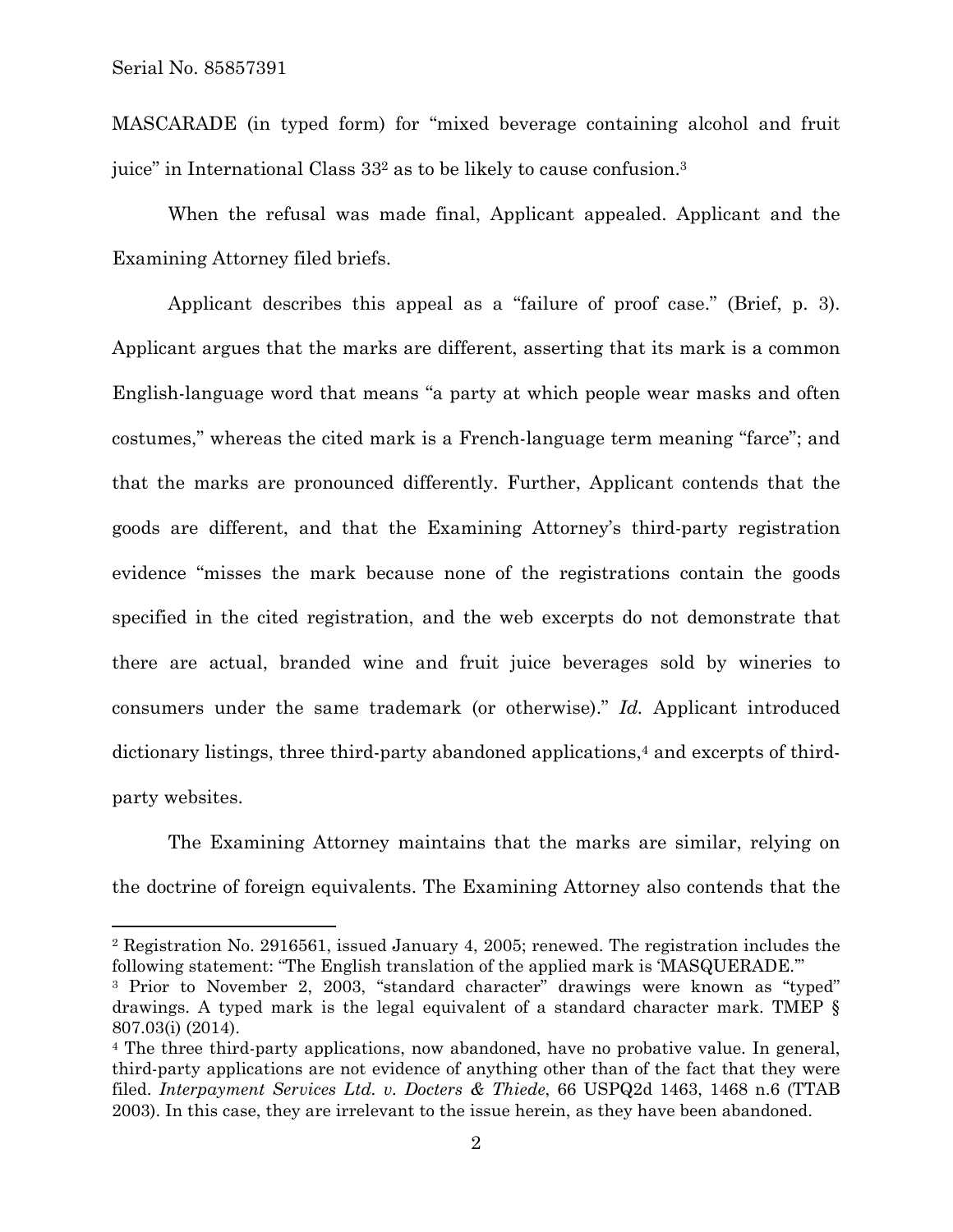l

goods are related; more specifically, that the goods are complementary and, in this regard, she submitted over fifty third-party registrations, and excerpts of thirdparty websites. The Examining Attorney also submitted a French-to-English translation of "mascarade" from an online dictionary.

 Our determination under Section 2(d) is based on an analysis of all of the facts in evidence that are relevant to the factors bearing on the likelihood of confusion issue. *In re E. I. du Pont de Nemours & Co.*, 476 F.2d 1357, 177 USPQ 563 (CCPA 1973). In any likelihood of confusion analysis, two key considerations are the similarities between the marks and the similarities between the goods and/or services. *See Federated Foods, Inc. v. Fort Howard Paper Co.*, 544 F.2d 1098, 192 USPQ 24 (CCPA 1976).

 We first turn to compare the marks. Applicant and the Examining Attorney disagree about the applicability of the doctrine of foreign equivalents in this case. The French term "mascarade" is translated to English as "farce." (www.dictionaire.reverso.net; www.collinsdictionary.com).5 The Examining Attorney also relies upon the translation of the term "mascarade" to "masquerade" in the cited registration. The term "masquerade" is defined as "a party at which people wear masks and often costumes; a way of appearing or behaving that is not true or real; to pretend to be someone or something else." (www.merriamwebster.com). Accordingly, there is conflicting evidence whether the terms "masquerade" and "mascarade" are foreign equivalents; that is, the evidence does

<sup>&</sup>lt;sup>5</sup> As shown by Applicant's submission, the term "farce" in turn is defined as "a funny play or movie about ridiculous situations and events; something that is so bad that it is seen as ridiculous." (www.merriam-webster.com).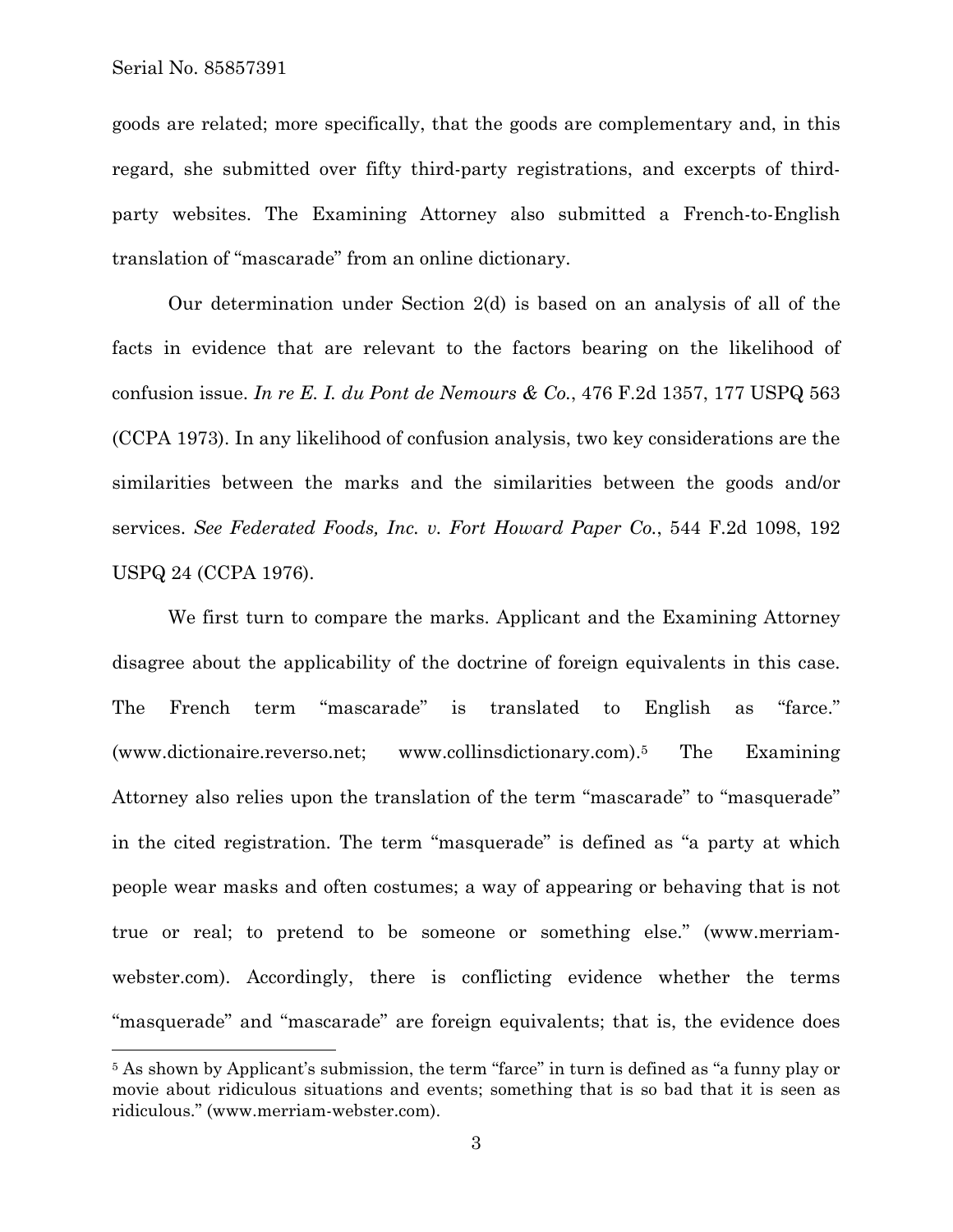Serial No. 85857391

not establish that "the English translation is unambiguously literal and direct, with no other relevant connotations or variations in meaning." TMEP  $\S$  1207.01(b)(vi)(B) (2014). At best, the Examining Attorney's evidence establishes that there are two English-language meanings for the French term "mascarade," namely "farce" and "masquerade." Further, an American purchaser is unlikely to stop and translate the term "mascarade" into an English equivalent, but rather will simply accept it as is. Accordingly, we agree with Applicant and find that the doctrine is not applicable to the likelihood of confusion issue before us. *See In re Sarkli, Ltd.*, 721 F.2d 353, 220 USPQ 111, 113 (Fed. Cir. 1983); *In re La Peregrina Ltd.*, 86 USPQ2d 1645, 1648-50 (TTAB 2008).

 Thus, we will undertake a "traditional" comparison of the marks in their entireties as to appearance, sound, connotation and commercial impression to determine the similarity or dissimilarity between them. *Palm Bay Imports, Inc. v. Veuve Clicquot Ponsardin Maison Fondee En 1772*, 396 F.3d 1369, 73 USPQ2d 1689, 1691 (Fed. Cir. 2005), *quoting In re E. I. du Pont de Nemours & Co.*, 177 USPQ at 567. "The proper test is not a side-by-side comparison of the marks, but instead 'whether the marks are sufficiently similar in terms of their commercial impression' such that persons who encounter the marks would be likely to assume a connection between the parties." *Coach Servs., Inc. v. Triumph Learning LLC*, 668 F.3d 1356, 101 USPQ2d 1713, 1721 (Fed. Cir. 2012) (citation omitted). The focus is on the recollection of the average purchaser, who normally retains a general rather than a specific impression of trademarks. *See Inter IKEA Sys. B.V. v. Akea, LLC*,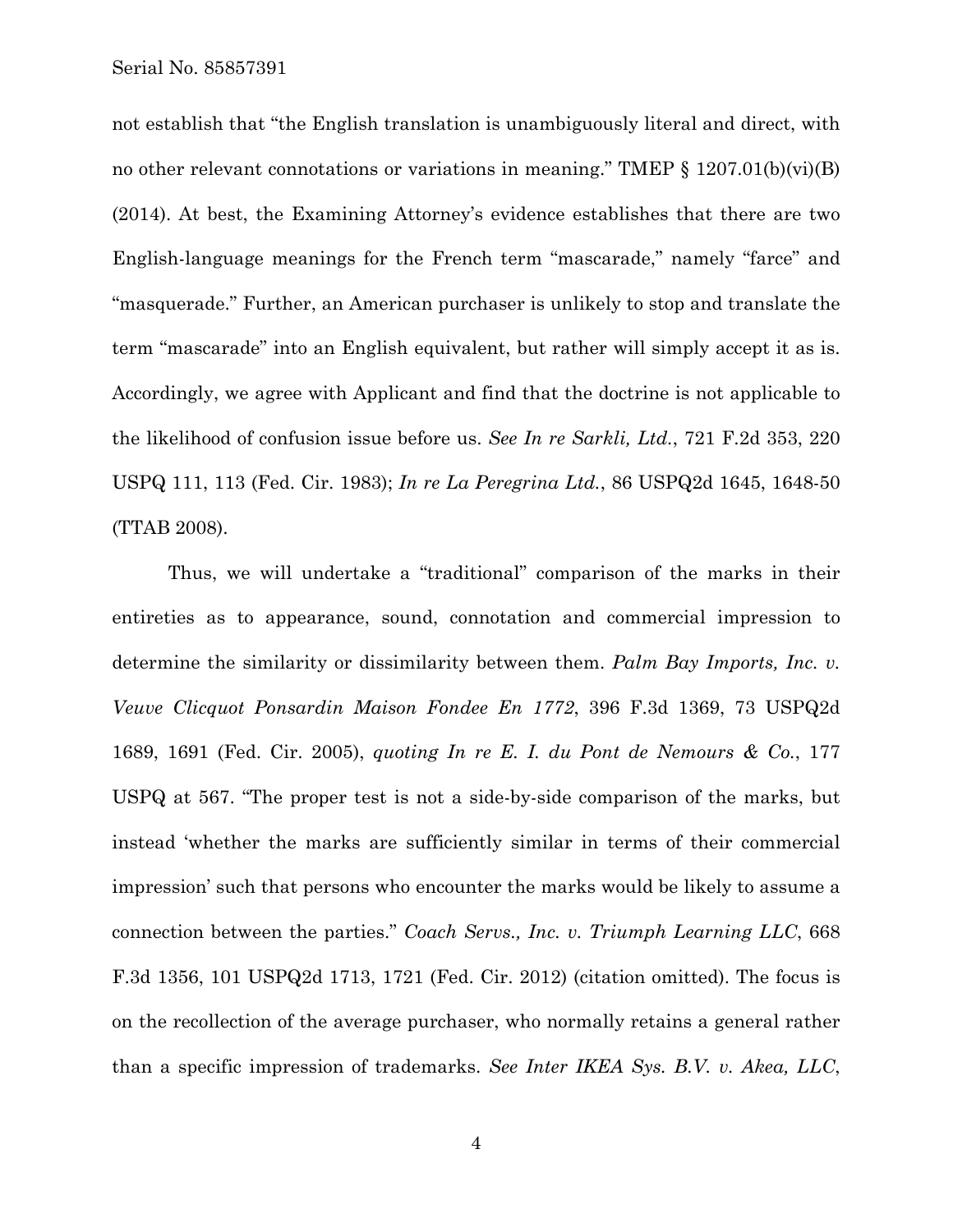110 USPQ2d 1734, 1740 (TTAB 2014); *Sealed Air Corp. v. Scott Paper Co.*, 190 USPQ 106 (TTAB 1975).

 Applicant concedes that the two marks "have similar spellings," but goes on to state "they have very different meanings and pronunciation." (Brief, p. 3). Indeed, because of the similar spellings, with both marks' beginning with the same three letters "MAS-" and ending with the same four letters "-RADE," the marks MASQUERADE and MASCARADE are similar at least in appearance.

As to sound, Applicant argues that the respective marks are pronounced differently. Applicant points to the dictionary and translation entries of record, contending that MASQUERADE is pronounced "mas-kə-rād" whereas MASCARADE is pronounced "maskaRad." This evidence shows, however, that the first portion of each mark sounds alike, namely "mask." Thus, contrary to Applicant's contention, we find that the marks are likely to have an aural similarity. Moreover, any minor differences in the sound of these marks may go undetected by consumers and, therefore, would not be sufficient to distinguish the marks. In any event, "there is no correct pronunciation of a trademark, and consumers may pronounce a mark differently than intended by the brand owner." *In re Viterra Inc.*, 671 F.3d 1358, 101 USPQ2d 1905, 1912 (Fed. Cir. 2012) (*citing Interlego AG v. Abrams/Gentile Entm't Inc.*, 63 USPQ2d 1862, 1863 (TTAB 2002) (finding similarity between LEGO and MEGO, despite the applicant's contention that consumers would pronounce MEGO as "me go")).

5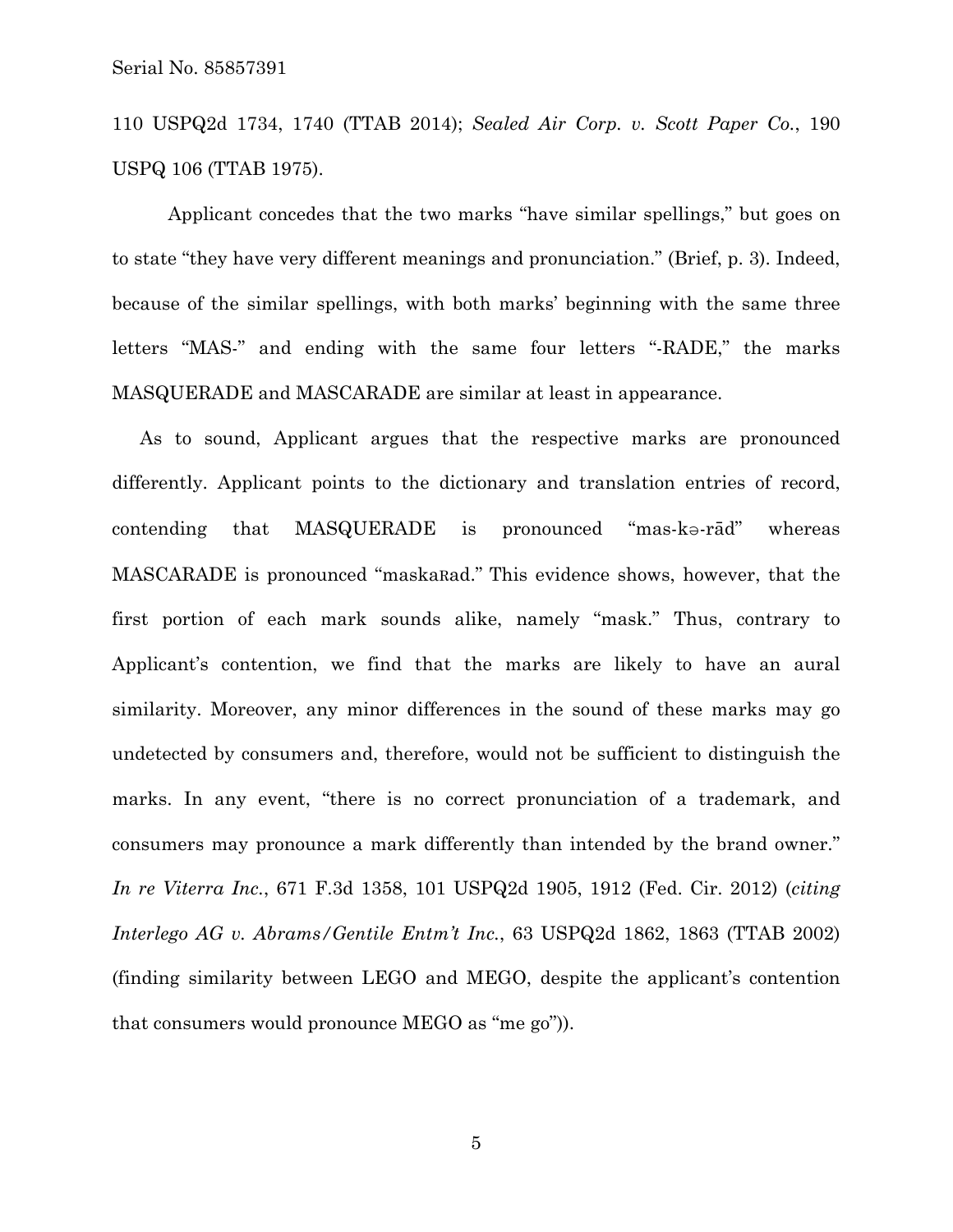With respect to meaning, as indicated earlier, the doctrine of foreign equivalents is not applicable herein; thus, there is no reason to translate the term "mascarade." We find it likely that American consumers will simply perceive the term "mascarade" as it is, most likely as an alternate or variant of the term "masquerade," or even as an intentional misspelling of "masquerade." In these situations, consumers are likely to attach similar meanings to the marks.

 The similarities in appearance, sound and meaning are sufficient so that the marks are likely to engender similar overall commercial impressions. The first *du Pont* factor dealing with the similarity between the marks weighs in favor of a finding of likelihood of confusion.

 We next direct our attention to the second *du Pont* factor regarding the similarity/dissimilarity between the goods. It is well settled that the goods of Applicant and Registrant need not be identical or competitive, or even be offered through the same channels of trade, to support a holding of likelihood of confusion. It is sufficient that the respective goods of Applicant and Registrant are related in some manner, and/or that the conditions and activities surrounding the marketing of the goods are such that they would or could be encountered by the same persons under circumstances that could, because of the similarity of the marks, give rise to the mistaken belief that they originate from the same source. *See Hilson Research, Inc. v. Society for Human Resource Management*, 27 USPQ2d 1423 (TTAB 1993). The issue here, of course, is not whether purchasers would confuse the goods, but rather whether there is a likelihood of confusion as to the source of these goods.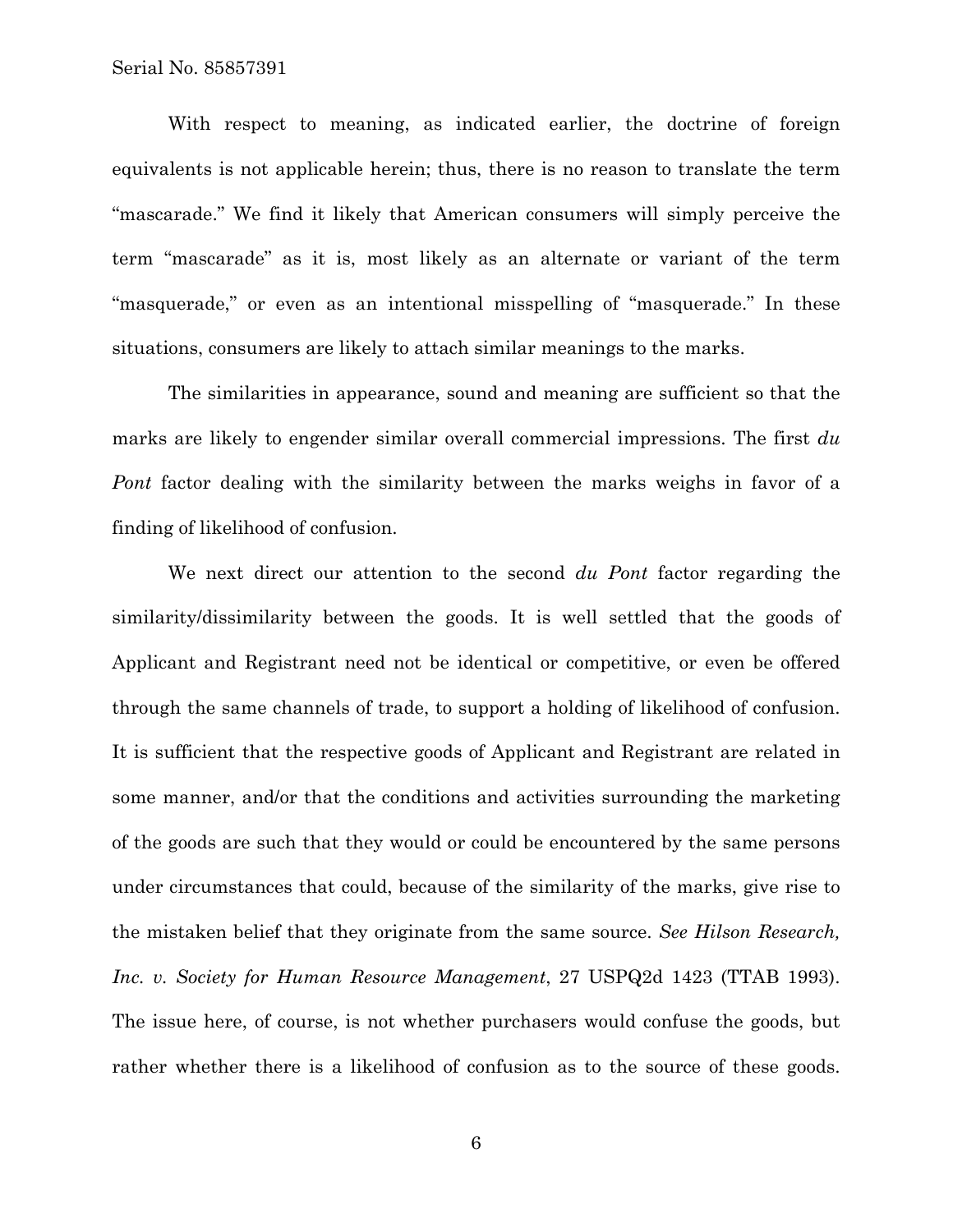*L'Oreal S.A. v. Marcon*, 102 USPQ2d 1434, 1439 (TTAB 2012); *In re Rexel Inc.*, 223 USPQ 830 (TTAB 1984). At the outset of our consideration of this factor, we acknowledge that there is no *per se* rule that all alcoholic beverages are related. *See In re White Rock Distilleries*, 92 USPQ2d 1282, 1285 (TTAB 2009).

 It is settled that in making our determination regarding the relatedness of the goods, we must look to the goods as identified in the application and the cited registration. *See Octocom Sys., Inc. v. Houston Computers Servs., Inc.*, 918 F.2d 937, 16 USPQ2d 1783, 1787 (Fed. Cir. 1990); *In re Giovanni Food Co.*, 97 USPQ2d 1990, 1991 (TTAB 2011). Thus, we compare Applicant's "sparkling wines; wines" to Registrant's "mixed beverage containing alcohol and fruit juice."

 The Examining Attorney's evidence bearing on the relatedness of the goods includes copies of several use-based third-party registrations which individually cover, under the same mark, different types of alcoholic beverages. Applicant is critical of this evidence, contending that the specific types of goods involved herein are not reflected in the referenced registrations. We do not entirely disagree with Applicant's assessment of the Examining Attorney's third-party registration evidence; several of the fifty-one registrations do not cover goods of the specific types involved in this appeal and, thus, they have limited probative value. While the identification "alcoholic beverages except beer" may be viewed as encompassing Registrant's mixed alcoholic beverage, because this identification is so broad (indeed covering the entire class), we view the registrations covering both "alcoholic beverages except beer" and "wines" as less relevant to the specific comparison of the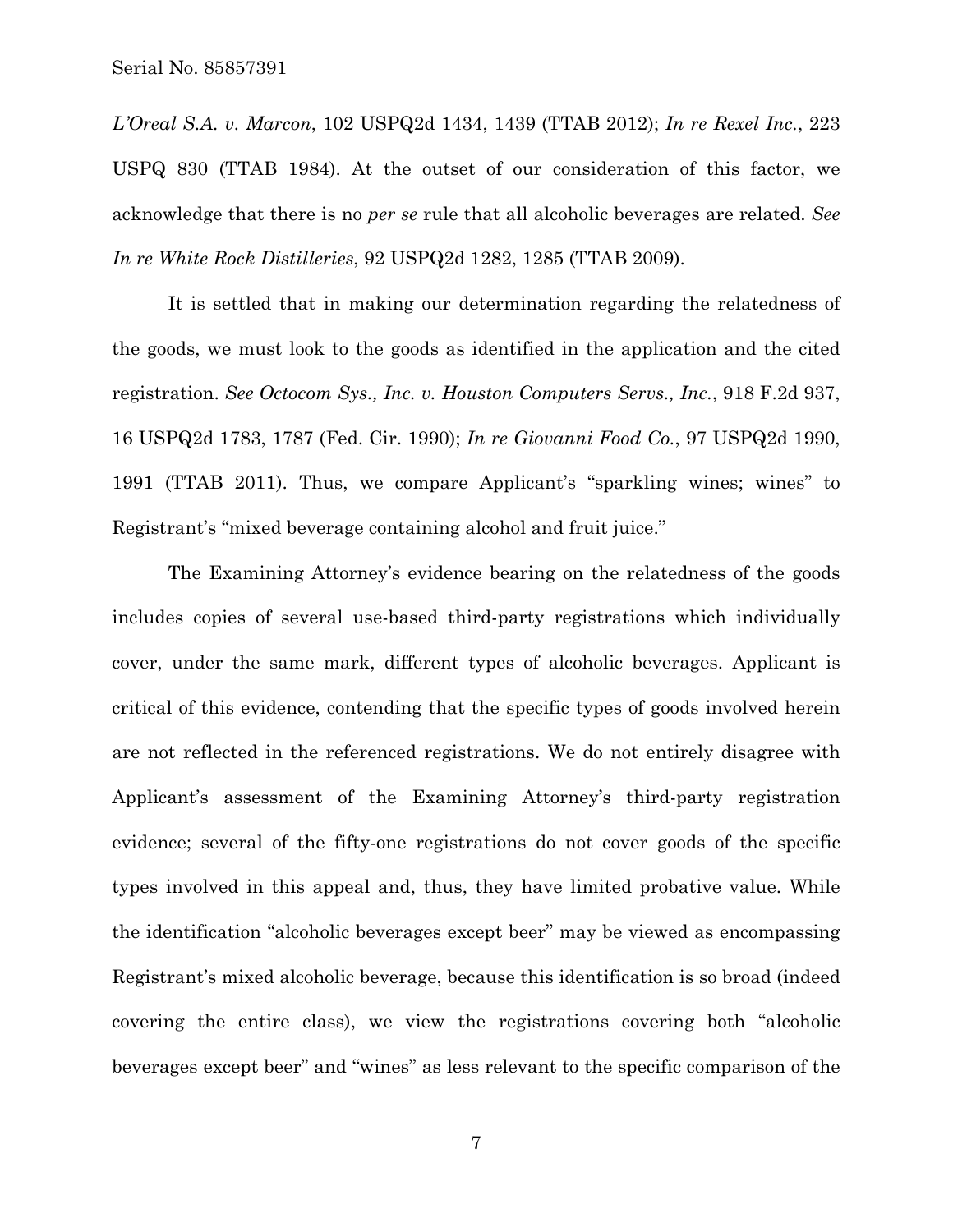Serial No. 85857391

goods in this case, namely "sparkling wines; wines" on the one hand, and "mixed beverage containing alcohol and fruit juice" on the other. At the same time, however, in stating that *none* of the registrations covers the type of goods listed in the cited registration, Applicant is not entirely accurate either.

 Based on our review, the most relevant use-based third-party registrations are the following:

| <b>Registration No.</b> | <b>Mark</b>               | Goods                                     |
|-------------------------|---------------------------|-------------------------------------------|
| 3981731                 | <b>VIRINS</b>             | Wine; Alcoholic punch                     |
| 3737972                 | <b>VIP ALL ACCESS</b>     | Sparkling wines; Alcoholic                |
|                         |                           | beverages<br>$\sigma f$<br>fruit;         |
|                         |                           | alcoholic<br>fruit<br>cocktail            |
|                         |                           | drinks                                    |
| 3684488                 | <b>SCIENT</b>             | Wines; alcoholic beverages                |
|                         |                           | of fruit                                  |
| 4296244                 | <b>CABRITA</b>            | Wine; pre-mixed alcoholic                 |
|                         |                           | liquor cocktails                          |
| 4264078                 | Chinese<br>dragon<br>head | Wine; alcoholic beverages                 |
|                         | design                    | containing fruit                          |
| 4455275                 | <b>GANKUTSUCH</b>         | Wines; prepared alcoholic                 |
|                         |                           | cocktail                                  |
| 4355119                 | DRINK LIKE A LADY         | Wines; prepared alcoholic                 |
|                         |                           | cocktail                                  |
| 4373493                 | <b>GUN FIGHTER</b>        | Wines<br>sparkling<br>and                 |
|                         |                           | liquor<br>tonic<br>wines;                 |
|                         |                           | flavored with<br>Japanese                 |
| 4419435                 | <b>STONE'S</b>            | plum extracts<br>Wine; alcoholic punches; |
|                         |                           | alcoholic cocktail mixes                  |
| 4401559                 | MOTHER-IN-LAW RX          | Wine coolers; wine-based                  |
|                         |                           | drinks:<br>alcoholic<br>fruit             |
|                         |                           | cocktail drinks                           |
| 4361386                 | <b>EH19</b>               | Wine; alcoholic beverages                 |
|                         |                           | containing fruit; alcoholic               |
|                         |                           | fruit cocktail drinks                     |
| 4435097                 | <b>CAVAS DON NICASIO</b>  | Wine; alcoholic beverages                 |
|                         |                           | containing fruit; alcoholic               |
|                         |                           | fruit cocktail drinks                     |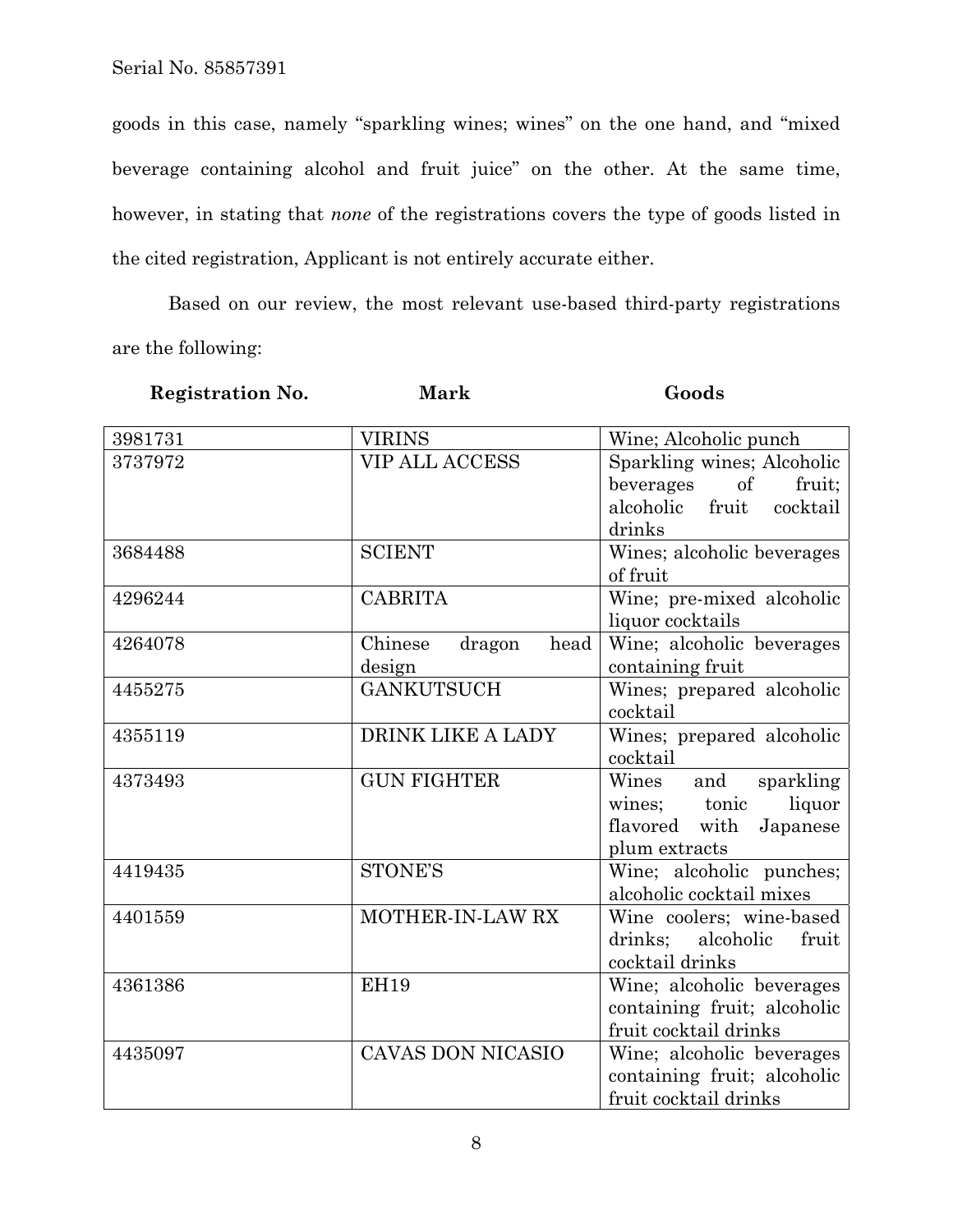| 4404772 | <b>TEAHUPOO</b> | Wine; alcoholic beverages  |
|---------|-----------------|----------------------------|
|         |                 | of fruit; alcoholic fruit  |
|         |                 | cocktail drinks; prepared  |
|         |                 | alcoholic cocktail         |
| 4403130 | QUINT SANGRIA   | Wines; alcoholic beverages |
|         |                 | containing fruit           |

"Third-party registrations which cover a number of differing goods and/or services, and which are based on use in commerce, although not evidence that the marks shown therein are in use on a commercial scale or that the public is familiar with them, may nevertheless have some probative value to the extent that they may serve to suggest that such goods or services are of a type which may emanate from a single source." *In re Mucky Duck Mustard Co.*, 6 USPQ2d 1467, 1470 n.6 (TTAB 1988), *aff'd*, 864 F.2d 149 (Fed. Cir. 1988). *See also In re Albert Trostel & Sons Co.*, 29 USPQ2d 1783, 1785-86 (TTAB 1993). The third-party registrations listed above cover the types of goods identified respectively in Applicant's application and the cited registration.

 The term "mixed drink" is "an alcoholic beverage prepared from two or more ingredients." (www.merriam-webster.com). The term "wine" is defined in the same dictionary as "an alcoholic drink made from the juice of grapes; an alcoholic drink made from plants or fruits other than grapes." Applicant argues that "mixed beverages (also known as mixed drinks) are prepared beverages that are typically prepared by a bartender and sold on premises in restaurants and bars." (Brief, p. 2). Further, Applicant asserts that Registrant's goods are "a very specific kind of beverage. It isn't simply a combination of alcohol and fruit juice; rather, it is such a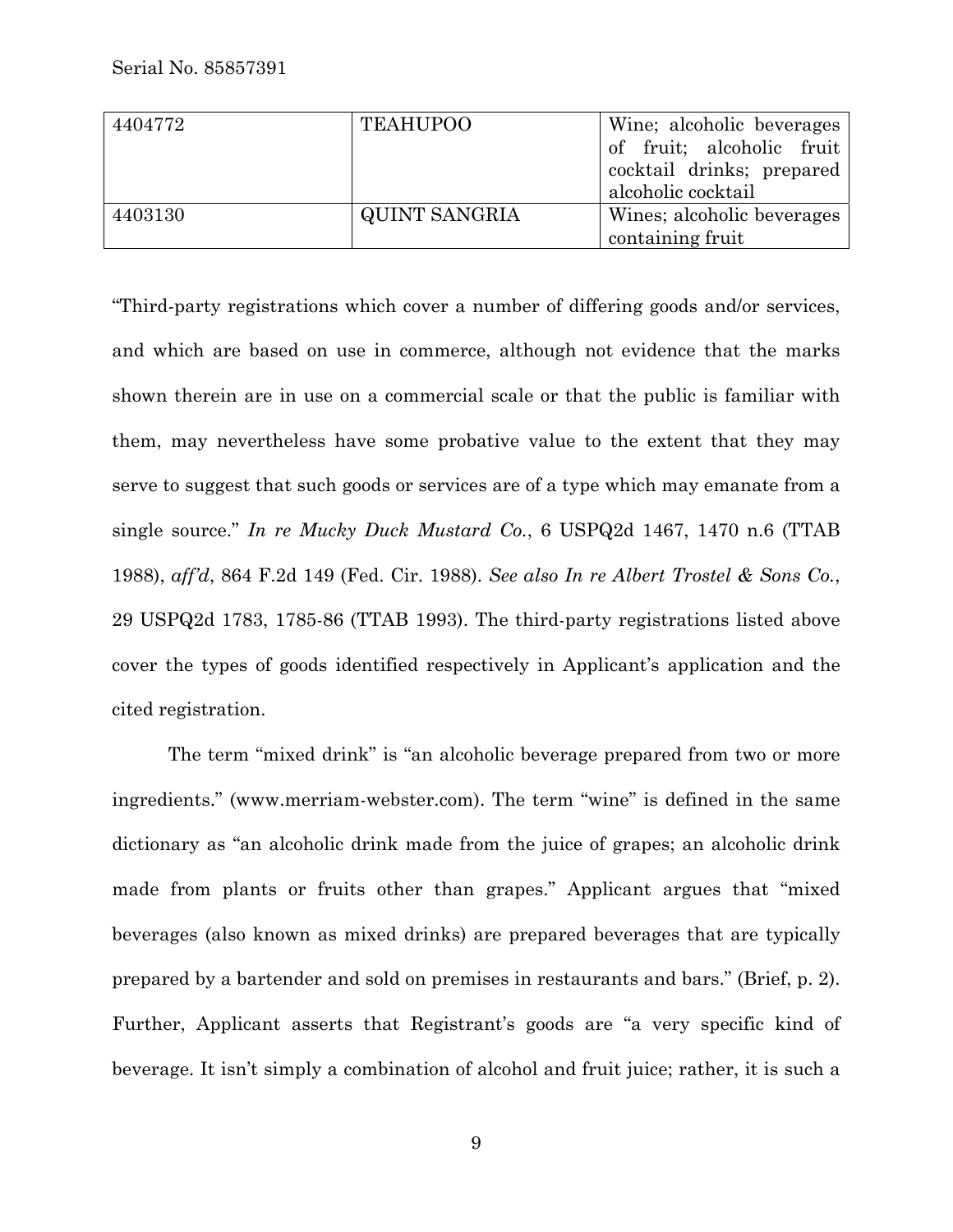Serial No. 85857391

beverage where two or more such ingredients have been mixed together." (Brief, p. 6). Registrant's identification of goods is not limited to preparation by bartenders in restaurants and bars as construed by Applicant; and nothing in the record supports the implication that a beverage where two or more ingredients have been mixed together has necessarily been prepared by a bartender.

 The record includes a website describing "Types of cocktails" as follows: "Everyone knows that a cocktail is achieved mixing different measures of ingredients such as juice, fruit, cream, soft drinks and/or alcoholic beverages of any kind." (www.infodrinks.com). In an entry captioned "List of cocktails" in Wikipedia, the list includes "wine cocktails" and "wine variation cocktails." (www.wikipedia.org). Another third-party website shows over 200 "wine-based cocktail recipes." (www.drinksmixer.com). *See also* "Wine Cocktails" on www.pinterest.com.

 The record also includes third-party websites of wineries showing that wines are used in cocktail recipes, thereby providing the alcohol of the drink. Thus, the mixture in Registrant's beverage containing "alcohol and fruit juice" may include wine and fruit. A representative sample of the websites is the following:

## Cocktails

Renowned for turning the world's expectations into something beautiful and unordinary, Kim Crawford is mixing things up with Sauvignon Blanc and Pinot Noirinfused cocktail recipes! Each simple and delicious cocktail complements the fresh, vibrant flavors of Kim Crawford's award-winning varietals and is certain to leave consumers thirsting for more. (www.kimcrawfordwines.com)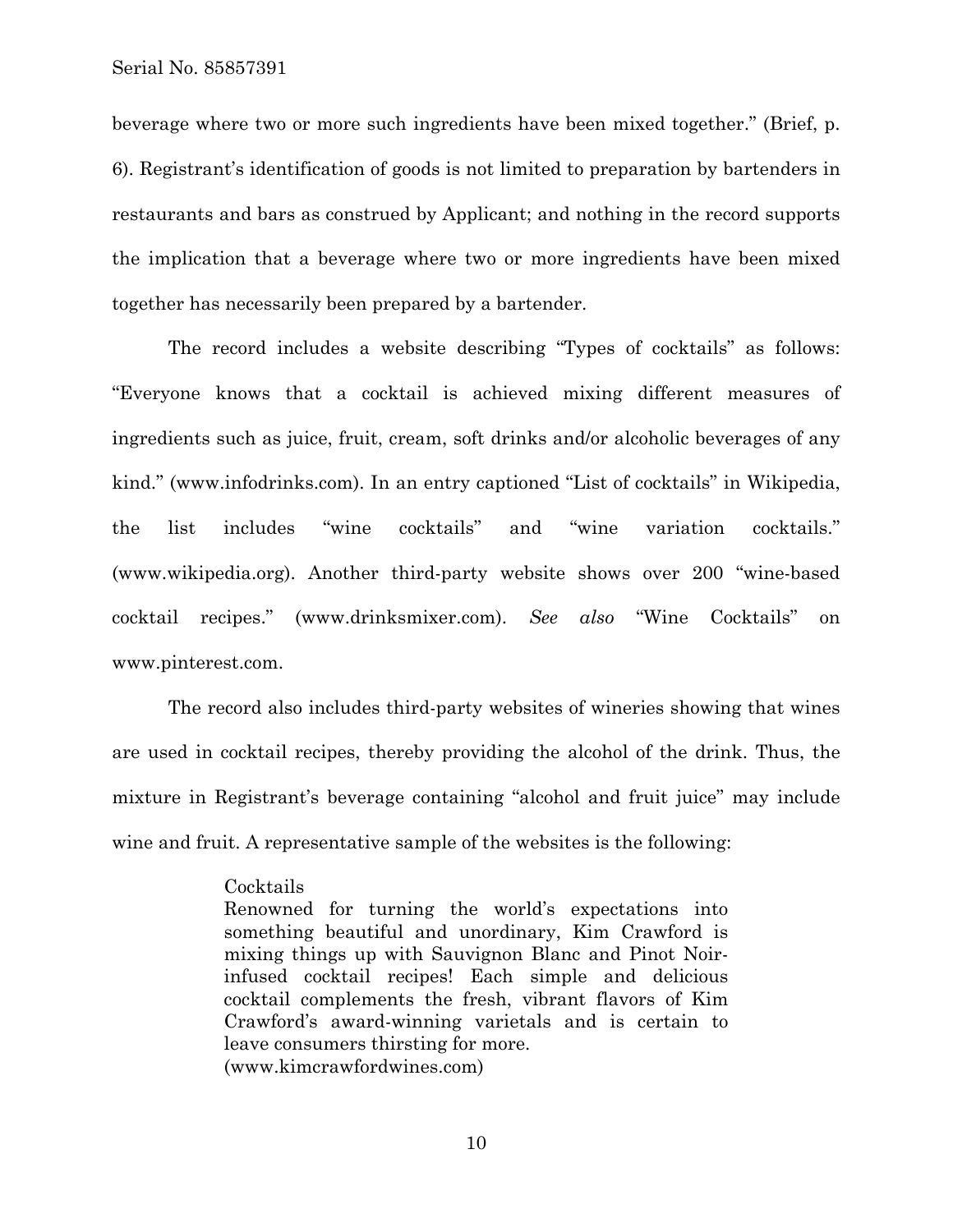**Cocktails** 

The fresh, creative flavors flow freely when we create sparkling cocktails. These delicious and fun drinks are some of our favorite ways to enjoy bubbly. We know you'll find the perfect sparkling cocktail for any day or night celebration.

(www.chandon.com).

Applicant dismisses this evidence, arguing:

[T]he internet evidence simply shows that wine makers have offered serving suggestions for their wine on their web sites. This has no bearing on whether these mixed drinks are actually sold at retail (in grocery stores, bars, restaurants or otherwise) and, if so, that consumers would believe that they emanated from the same source because they were sold under similar trademarks. As a beverage, wine could be mixed with anything – water, ice, sugar, fruit juice, other forms of alcohol (which would make a fortified wine), spices (which would make a mulled wine) and the like – but this possibility alone does not establish that all of these goods would be related to each other. Similarly the fact that wine could be used to make a "mixed beverage containing alcohol and fruit juice" does not mean that the two beverages are complementary. (Reply Brief, pp. 5-6).

 We agree with Applicant that the Internet evidence does not show that wineries actually produce and sell such cocktails, but rather shows only that wine purchased by consumers may be combined later with fruit juice to make a cocktail. Thus, the evidence has some probative value, albeit minimal, on the specific relatedness of the goods in this case. However, Applicant is disingenuous in stating that "the Examining Attorney does not explain whether any of the drinks illustrated in the documents is a mixture of wine and fruit juice" and that "to the extent that these web pages contain recipes for the cocktails they use many different ingredients other than fruit juice." (Brief, p. 8). The multitude of recipes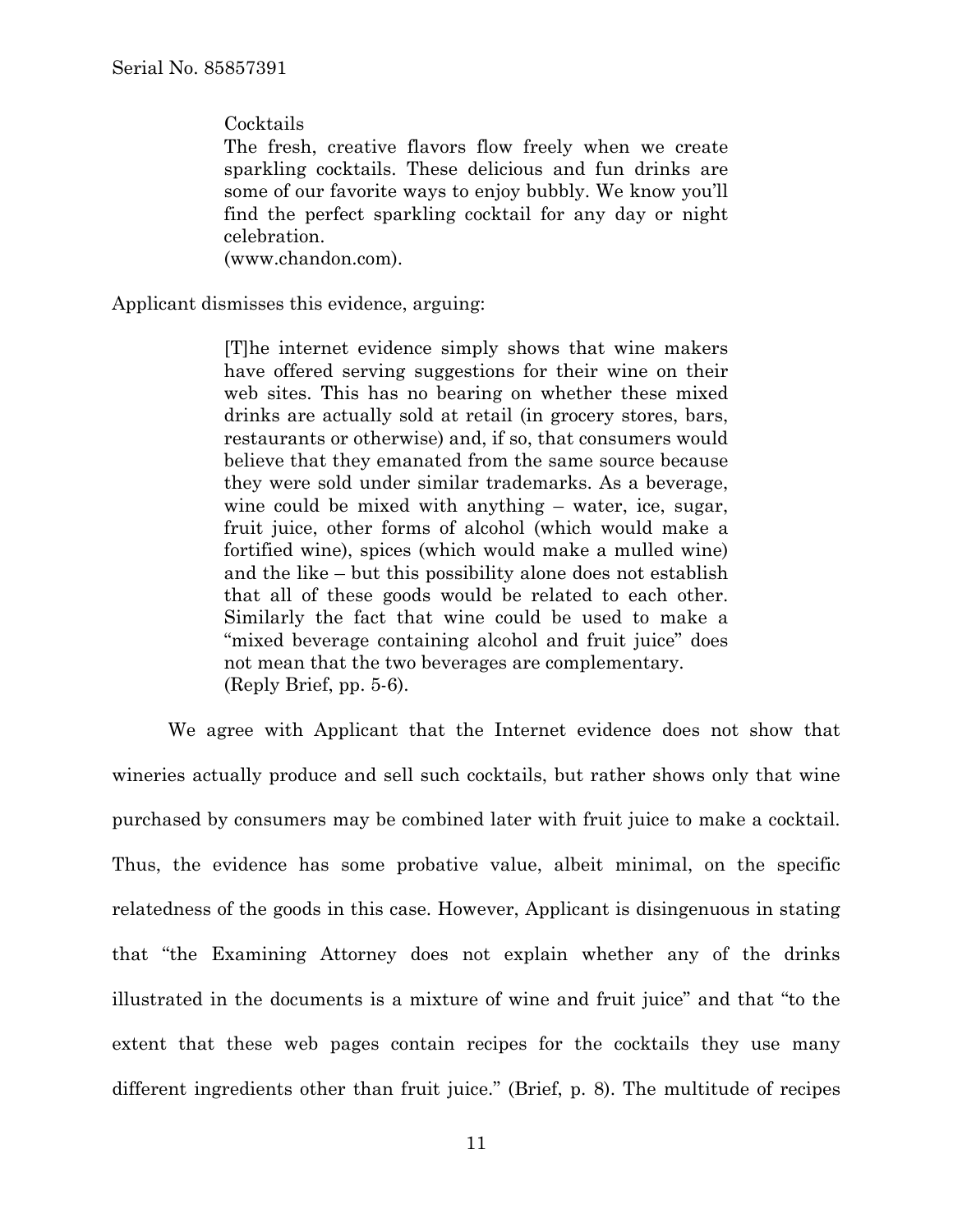includes several that utilize fruit juice and/or fruit. *See In re Davia*, 110 USPQ2d 1810, 1815-16 (TTAB 2014).

 As noted earlier, we recognize that there is no *per se* rule mandating that all alcoholic beverages be deemed similar goods. We also note that each case must be decided on its own facts. *In re Nett Designs Inc.*, 236 F.3d 1339, 57 USPQ2d 1564, 1566 (Fed. Cir. 2001). In this connection, various alcoholic beverages have been found to be related for purposes of a likelihood of confusion analysis. *See, e.g., In re Chatam Int'l Inc.*, 380 F.3d 1340, 71 USPQ2d 1944 (Fed. Cir. 2004) (holding GASPAR'S ALE for beer and ale likely to be confused with JOSE GASPAR GOLD for tequila); *In re Majestic Distilling Co.*, 315 F.3d 1311, 65 USPQ2d 1201 (Fed. Cir. 2003) (holding RED BULL for tequila likely to be confused with RED BULL for malt liquor); *In re Salierbrau Franz Sailer*, 23 USPQ2d 1719 (TTAB 1992) (holding CHRISTOPHER COLUMBUS for beer likely to be confused with CRISTOBAL COLON & design for sweet wine); *Somerset Distilling, Inc. v. Speymalt Whiskey Distribs. Ltd.*, 14 USPQ2d 1539 (TTAB 1989) (holding JAS. GORDON and design for scotch whiskey likely to be confused with GORDON'S for distilled gin and vodka); *Schieffelin & Co. v. Molson Cos.*, 9 USPQ2d 2069 (TTAB 1989) (holding BRAS D'OR for brandy likely to be confused with BRADOR for beer); *Bureau Nat'l Interprofessionnel Du Cognac v. Int'l Better Drinks Corp.*, 6 USPQ2d 1610 (TTAB 1988) (holding trademark COLAGNAC for cola flavored liqueur likely to be confused with certification mark COGNAC for brandy). *See also Pink Lady Corp. v.*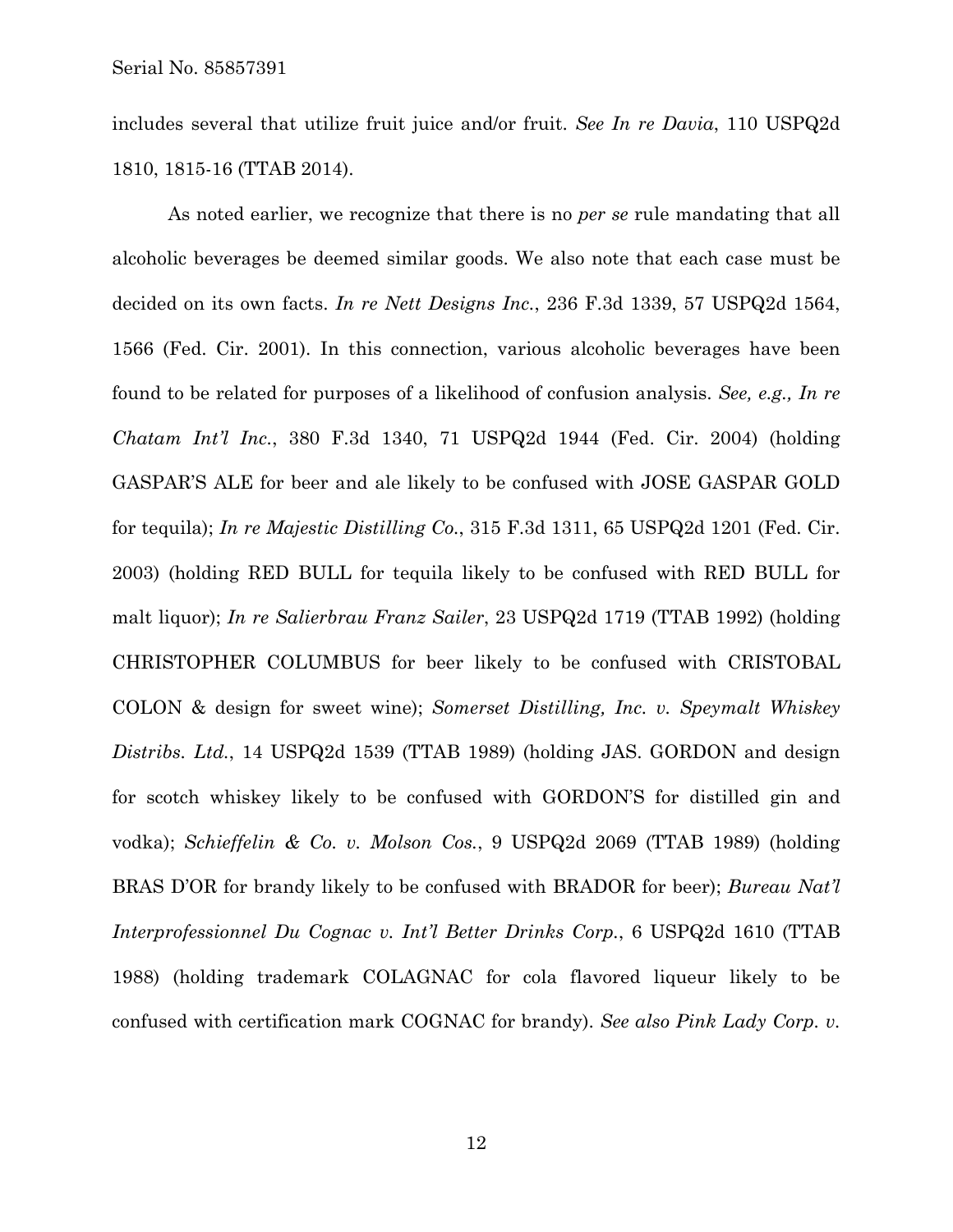*L. N. Renault & Sons, Inc.*, 265 F.2d 951, 121 USPQ 465 (CCPA 1959) (PINK LADY for fruit juice and PINK LADY and design for wines likely to be confused).

 Based on the nature of the goods, the third-party registrations and Internet evidence before us, we conclude that Applicant's wines are related to Registrant's mixed beverage containing alcohol and fruit juice, such goods being alcoholic beverages that may emanate, as shown by the evidence, from the same source and under the same mark. Further, the evidence shows that wine, as an alcoholic beverage, may be combined with fruit and/or fruit juice to make cocktails.

 We note next that in the absence of any limitations in the application as to channels of trade and classes of purchasers, we must presume that Registrant's mixed beverage containing alcohol and fruit juice will travel in all the normal trade channels for such goods, such as the same liquor stores, bars or restaurants in which Applicant's wine is or will be sold, and to all normal classes of purchasers for such goods, including ordinary consumers frequenting those liquor stores, bars and restaurants. *See In re Elbaum*, 211 USPQ 639, 640 (TTAB 1981). We thus find that, at a minimum, the channels of trade and the classes of purchasers overlap.

 The similarity between the goods, and the identity in trade channels and classes of purchasers weigh in favor of a finding of a likelihood of confusion.

 We have carefully considered all of the evidence made of record pertaining to the issue of likelihood of confusion, as well as all of the arguments related thereto, including any evidence and arguments not specifically discussed in this opinion. We conclude that purchasers familiar with Registrant's "mixed beverage containing

13